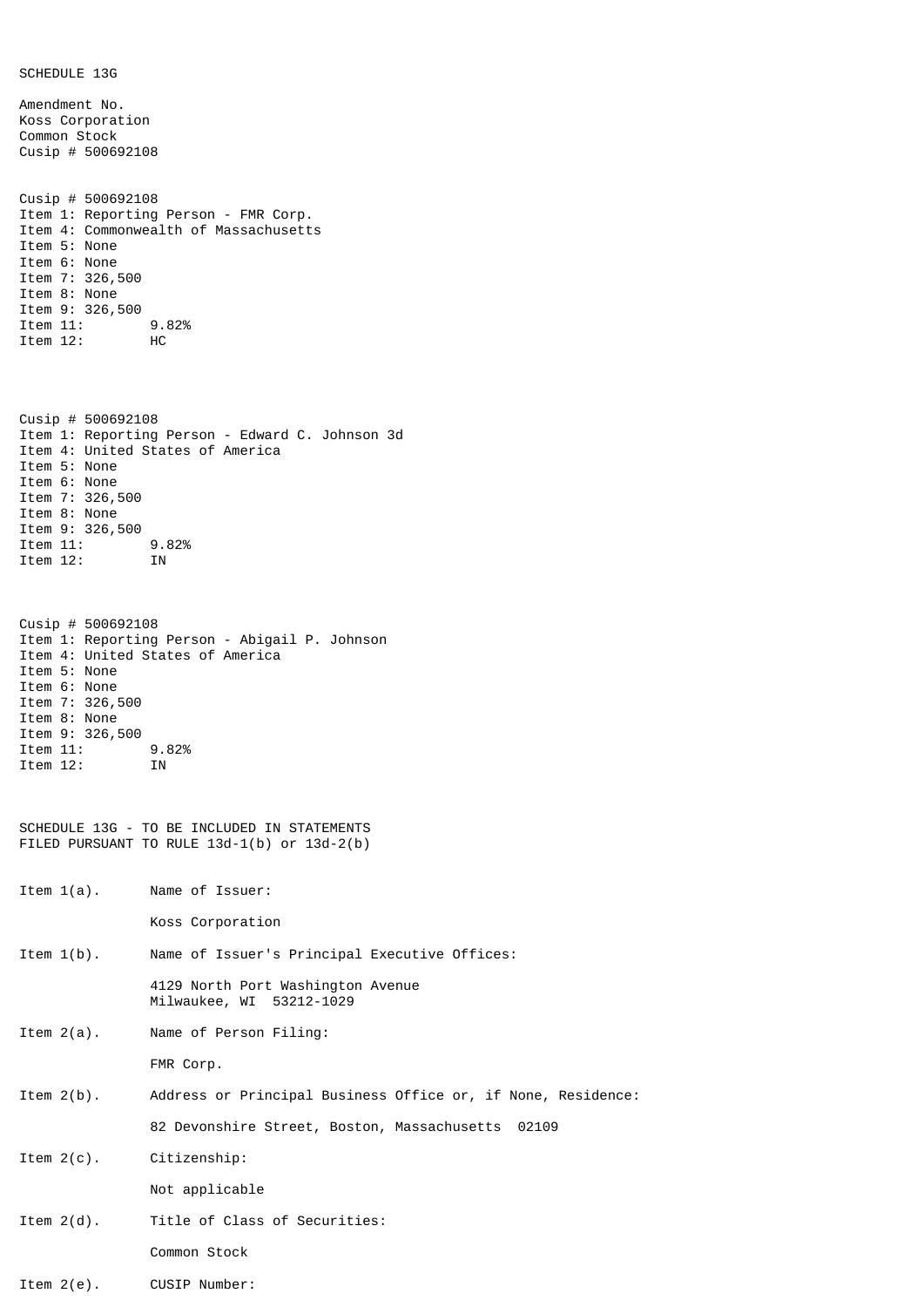## 500692108

Item 3. This statement is filed pursuant to Rule 13d-1(b) or 13d-2(b) and the person filing, FMR Corp., is a parent holding company in accordance with Section  $240.13d-1(b)(ii)(G)$ . (Note: See Item 7).

Item 4. Ownership

(a) Amount Beneficially Owned: 326,500 (b) Percent of Class: 9.82% (c) Number of shares as to which such person has: (i) sole power to vote or to direct the vote: None (ii) shared power to vote or to direct the vote: None (iii) sole power to dispose or to direct the disposition of: 326,500 (iv) shared power to dispose or to direct the disposition of: None

Item 5. Ownership of Five Percent or Less of a Class.

Not applicable.

Item 6. Ownership of More than Five Percent on Behalf of Another Person.

Various persons have the right to receive or the power to direct the receipt of dividends from, or the proceeds from the sale of, the common stock of Koss Corporation. The interest of one person, Fidelity Low-Priced Stock Fund, an investment company registered under the Investment Company Act of 1940, in the common stock of Koss Corporation, amounted to 326,500 shares or 9.82% of the total outstanding common stock at December 31, 1997.

Item 7. Identification and Classification of the Subsidiary Which Acquired the Security Being Reported on By the Parent Holding Company.

See attached Exhibit(s) A and B.

Item 8. Identification and Classification of Members of the Group.

Not applicable, see attached Exhibit A.

Item 9. Notice of Dissolution of Group.

Not applicable.

Item 10. Certification.

By signing below I certify that, to the best of my knowledge and belief, the securities referred to above were acquired in the ordinary course of business and were not acquired for the purpose of and do not have the effect of changing or influencing the control of the issuer of such securities and were not acquired in connection with or as a participant in any transaction having such purpose or effect.

## Signature

After reasonable inquiry and to the best of my knowledge and belief, I certify that the information set forth in this Schedule 13G in connection with FMR Corp.'s beneficial ownership of the common stock of Koss Corporation at December 31, 1997 is true, complete and correct.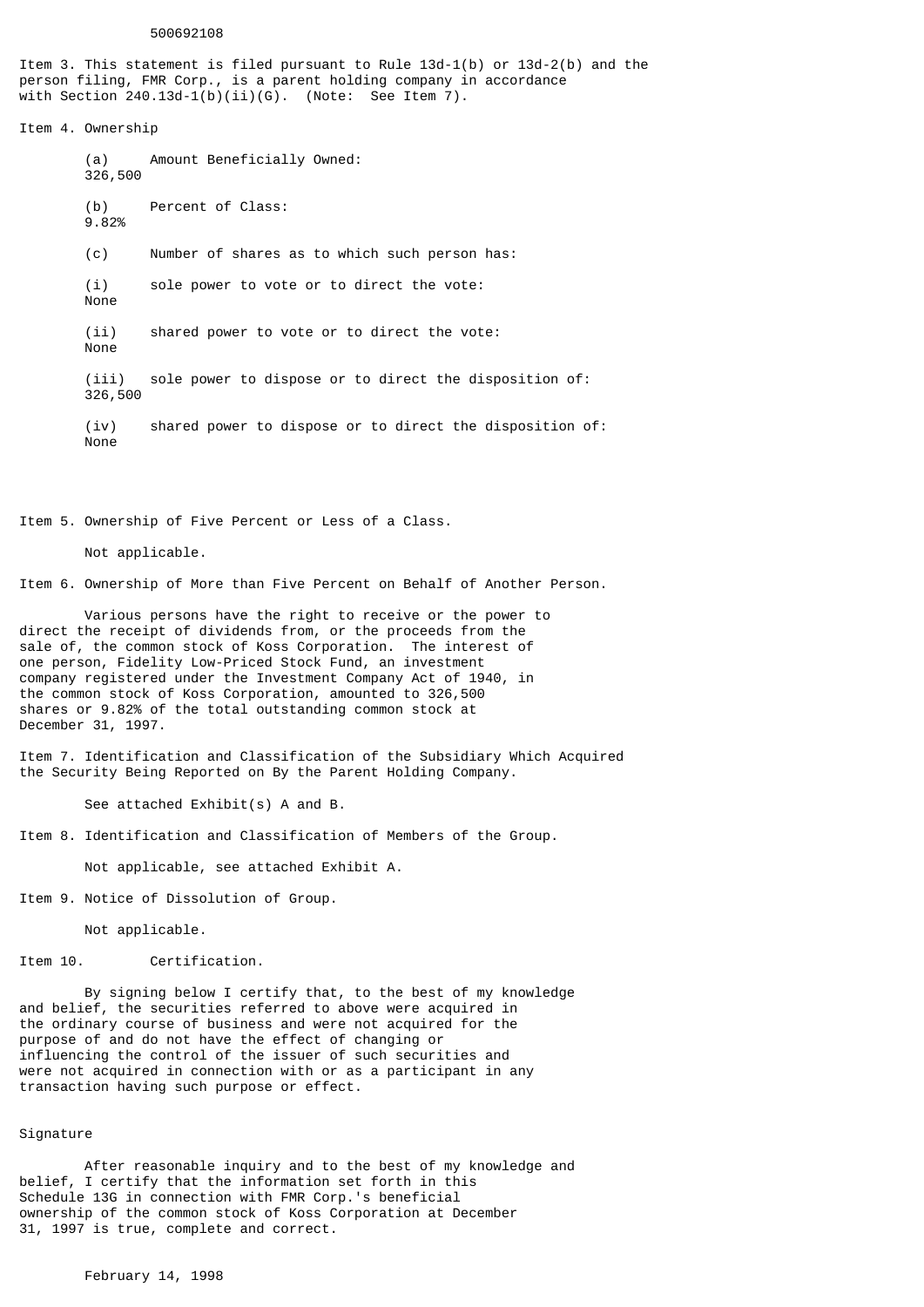/s/Eric D. Roiter Signature

Eric D. Roiter Duly authorized under Power of Attorney dated December 30, 1997, by and on behalf of FMR Corp. and its direct and indirect subsidiaries

```
SCHEDULE 13G - TO BE INCLUDED IN STATEMENTS 
FILED PURSUANT TO RULE 13d-1(b) or 13d-2(b)
```
Pursuant to the instructions in Item 7 of Schedule 13G, Fidelity Management & Research Company ("Fidelity"), 82 Devonshire Street, Boston, Massachusetts 02109, a wholly-owned subsidiary of FMR Corp. and an investment adviser registered under Section 203 of the Investment Advisers Act of 1940, is the beneficial owner of 326,500 shares or 9.82% of the common stock outstanding of Koss Corporation ("the Company") as a result of acting as investment adviser to various investment companies registered under Section 8 of the Investment Company Act of 1940.

The ownership of one investment company, Fidelity Low-Priced Stock Fund, amounted to 326,500 shares or 9.82% of the common stock outstanding. Fidelity Low-Priced Stock Fund has its principal business office at 82 Devonshire Street, Boston, Massachusetts 02109.

Edward C. Johnson 3d, FMR Corp., through its control of Fidelity, and the funds each has sole power to dispose of the 326,500 shares owned by the Funds.

Neither FMR Corp. nor Edward C. Johnson 3d, Chairman of FMR Corp., has the sole power to vote or direct the voting of the shares owned directly by the Fidelity Funds, which power resides with the Funds' Boards of Trustees. Fidelity carries out the voting of the shares under written guidelines established by the Funds' Boards of Trustees.

Members of the Edward C. Johnson 3d family and trusts for their benefit are the predominant owners of Class B shares of common stock of FMR Corp., representing approximately 49% of the voting power of FMR Corp. Mr. Johnson 3d owns 12.0% and Abigail Johnson owns 24.5% of the aggregate outstanding voting stock of FMR Corp. Mr. Johnson 3d is Chairman of FMR Corp. and Abigail P. Johnson is a Director of FMR Corp. The Johnson family group and all other Class B shareholders have entered into a shareholders' voting agreement under which all Class B shares will be voted in accordance with the majority vote of Class B shares. Accordingly, through their ownership of voting common stock and the execution of the shareholders' voting agreement, members of the Johnson family may be deemed, under the Investment Company Act of 1940, to form a controlling group with respect to FMR Corp.

```
SCHEDULE 13G - TO BE INCLUDED IN STATEMENTS 
FILED PURSUANT TO RULE 13d-1(b) or 13d-2(b) 
RULE 13d-1(f)(1) AGREEMENT
```
The undersigned persons, on February 14, 1998, agree and consent to the joint filing on their behalf of this Schedule 13G in connection with their beneficial ownership of the common stock of Koss Corporation at December 31, 1997.

FMR Corp.<br>By By /s/Eric D. Roiter Eric D. Roiter Duly authorized under of Power of Attorney dated December 30, 1997, by and on behalf of FMR Corp. and its direct and indirect subsidiaries Edward C. Johnson 3d By /s/Eric D. Roiter Eric D. Roiter Duly authorized under Power of